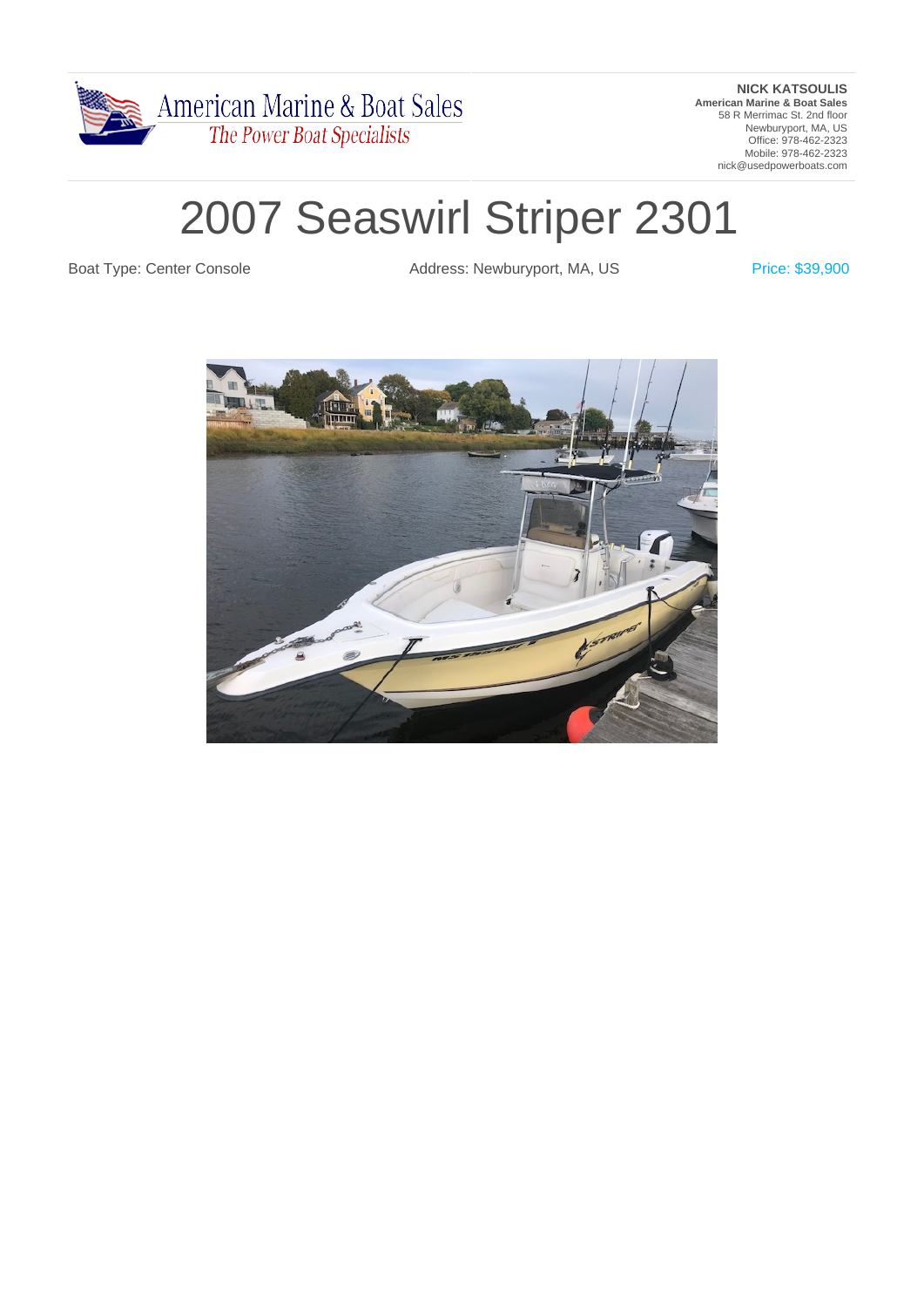**OVERVIEW Re-Powered 2019 250 H.O. G2 Etec ! 310 Hours Transferrable Warranty !!! Cruise at 35 mph top out at 48mph Tandem Trailer included !! Fly by wire Connectivity to the Garmin , all engine data displayed on chart plotter !! Winterizing mode - winterize with a push of a button Features : Interior LED'S Transom Baitwell Trim Tabs 2019 Garmin 7608xsv 3d chart plotter with Active Captain App Raw Water Washdown Porta-potty - In center console Anchor T-Top w/4 rocket launchers 8 Built in rod holders Custom removable front seat cushion Fusion Blue-tooth head with 4 speakers New VHF Rear overhead light mounted to T-Top** 

## **SPECIFICATIONS**

**Basic Information**

| Manufacturer:                         | <b>Seaswirl Striper</b> | Vessel Name:      | <b>Real Deal</b> |
|---------------------------------------|-------------------------|-------------------|------------------|
| Model:                                | 2301                    | Boat Type:        | Center Console   |
| Year:                                 | 2301                    | Hull Material:    | Fiberglass       |
| Category:                             | Power                   | Hull Type:        |                  |
| Condition:                            | Used                    | Hull Color:       | Yellow           |
| Location:                             | Newburyport, MA, US     | Designer:         |                  |
| Available for sale in U.S.<br>waters: | Yes                     | Flag of Registry: |                  |

#### **Dimensions & Weight**

| Length: | 23 ft - 7.01 meter      | Draft - max:      | 2 ft 9 in - 0.84 meter  |
|---------|-------------------------|-------------------|-------------------------|
| LOA:    | 24 ft 1 in - 7.34 meter | Bridge Clearance: | 6 ft 3 in - 1.91 meter  |
| Beam:   | 8 ft 6 in - 2.59 meter  | Dry Weight:       | 3550 ft - 1082.04 meter |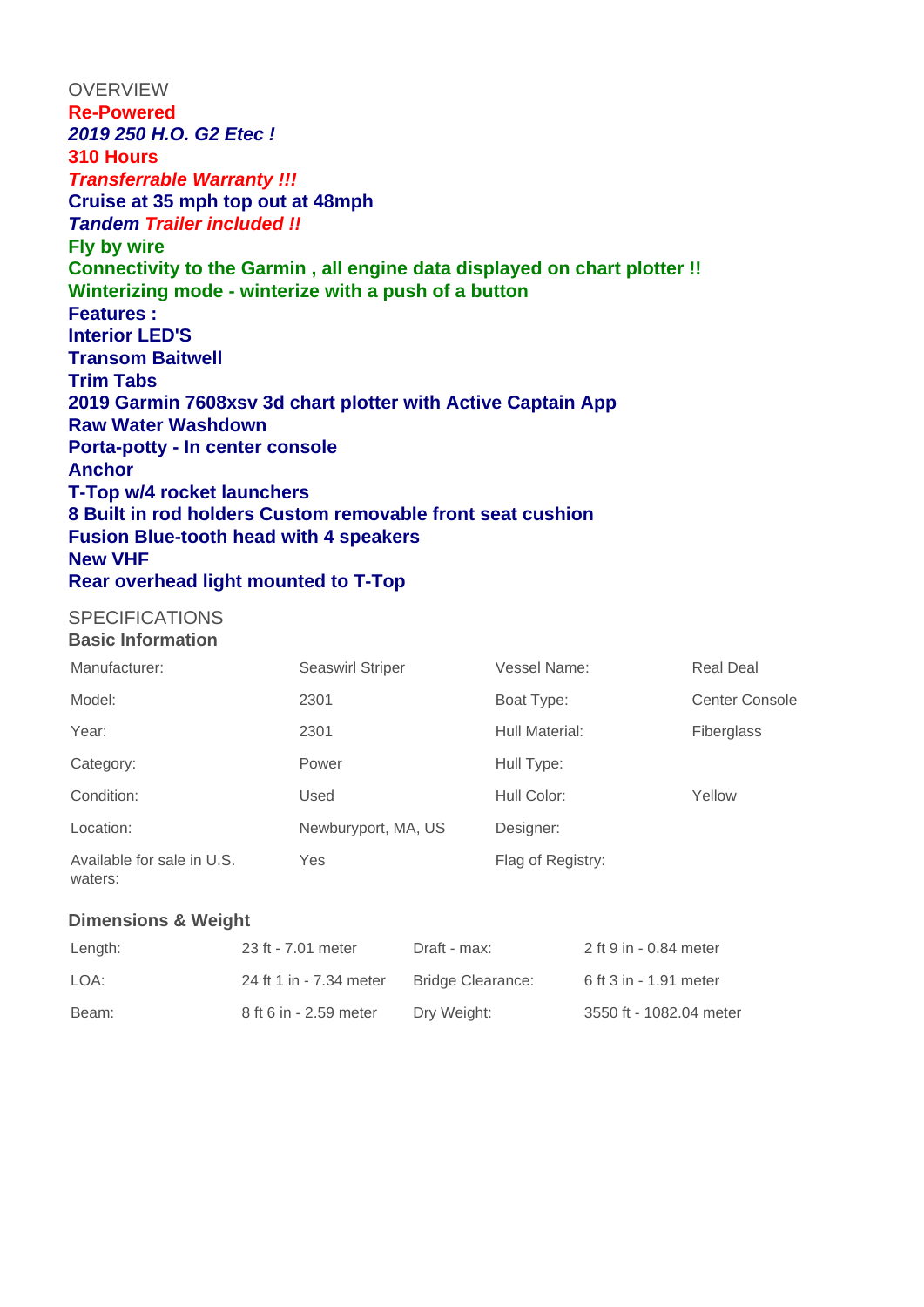## **Engine**

| Make:                  | Evinrude                              | Engine Type:      | Outboard                            |
|------------------------|---------------------------------------|-------------------|-------------------------------------|
| Model:                 | 250 H.O. G2                           | Drive Type:       | Outboard                            |
| Engine(s):             | 1                                     | Fuel Type:        | Gas/Petrol                          |
| Hours:                 | 310                                   | Horsepower:       | 250 (Individual), 250<br>(combined) |
| Cruise Speed:          | 35 MPH                                | Max Speed:        | 48 MPH                              |
| Range:                 | -                                     | Joystick Control: | <b>No</b>                           |
| <b>Tank Capacities</b> |                                       |                   |                                     |
| Fuel Tank:             | 135 gallons - 1 tank(s) Holding Tank: | -                 |                                     |
| Fresh Water Tank:      |                                       |                   |                                     |

### **Accommodations**

| Total Cabins:   | Crew Cabins: |  |
|-----------------|--------------|--|
| Total Berths:   | Crew Berths: |  |
| Total Sleeps:   | Crew Sleeps: |  |
| Total Heads:    | Crew Heads:  |  |
| Captains Cabin: |              |  |

**DESCRIPTIONS**